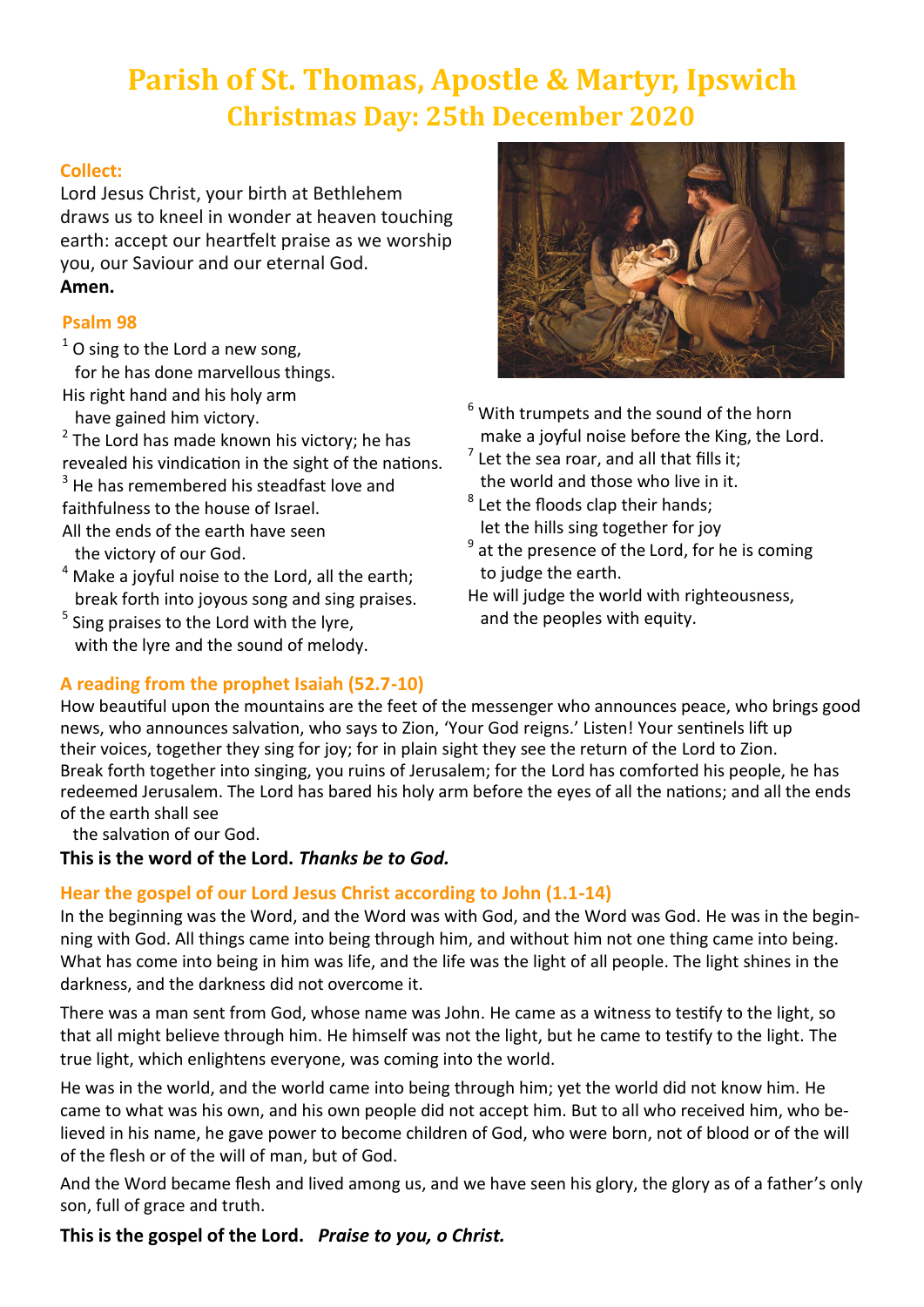Four candles are of the items Ron had on his list when he goes shopping at his local hardware shop. Four candles for advent, as you do it.

He is glad that little hardware shop on the high street is still there. It is a quiet, old-fashioned shop, no annoying Christmas ditties playing, and other than in the popular British sketch, the shopkeeper understands Ron well, almost like a close friend.. Always up for a chat. And that is very important for Ron. For a moment Ron wonders what is the point of even buying candles this advent. Nobody ever comes around. Ron lives on his own, a widower, and this year, to make things worse, no visitors allowed. Covid19. Shopping is the only time Ron would talk to another person. Candles? Christmas decorations? Why bother?

But then Ron remembers what those candles in advent meant. They were meant to bring light into this darkness. This darkness-nightfall by mid-afternoon. Steady stream of bad news- when will the next war be, which country the next dictatorship, when will life on the planet be impossible due to Global heating…

Light as in hope on the horizon. As much as Christmas was about receiving the good news of Jesus' birth, receiving gifts, Ron kind of knows it cannot be a one-way street. But what can he give. Donate to a foodbank, a charity?

Without thinking Ron makes himself a cup of tea and steps outside in front of his door. As people did during the clapping for carers. He can hear people talking. He can see festive decorations going up. Then he walks a few steps and starts speaking to the person taking a bin out a few doors up. About the cold weather and the short days. And about Christmas. It turns out he is called Ron as well, about ten years younger than him. A single man, just with a busy working life. The younger Ron says Christmas is meaningless to him, all he ever looks forward to is catching up with workmates at the office Christmas party, but then normally remembering nothing next morning as everyone would get wasted. Yes his parents would go to church and sing carols and do a big spread, but not this year.

After the two men chat for a while they agree that the true meaning of christmas has been forgotten, all obliterated by this madness of stuff, too much food, that nonsense of Santa claus rushing around like mad dropping off presents, enforced jollity whilst all the pain, suffering and social injustice carrying on across the world, despite of Christmas. They try to rediscover and retell the original Christmas story of Jesus' birth and to understand how it would matter to us today. It is hard for them.

The simplicity- Jesus born in a stable, the simplicity to be just yourself where you are, no fuss, no keeping appearances, then walk up to your neighbour and start a conversation.

The gift giving- both Rons appreciated that getting to know a neighbour through a spontaneous and deep conversation is a gift indeed, especially in 2020.

Shepherds and wisemen meeting each other- yes our older Ron was a man of manual work all of his life, a painter and decorator then a handyman. His younger namesake has a degree in business economics and works for a London based company I never understood in which position.

With all their differences they are trying to find common ground and wondering how they could make a difference, end all this darkness. Speak up against decisions that ruin futures. Lend a hand, even to a stranger. Not buy anything that is based on exploitation. Give to those who need. The list went on, the discussion becomes lively, even a little heated.

Other than their first name and their loneliness they have nothing in common, absolutely nothing, yet they decide that from now on they would pop outside with their cup of tea together more often. I cannot imagine how they even find common words to understand each other, but they have done somehow. Maybe because they both understand that the darkness of bad news, the social injustice, the uncertainty don't just magically stop at Christmas. Rather than that, their lives have been lit up this advent. They spontaneously invite each other to stop, listen, take in what happened around them. Advent is simple indeed and less spectacular, they know now.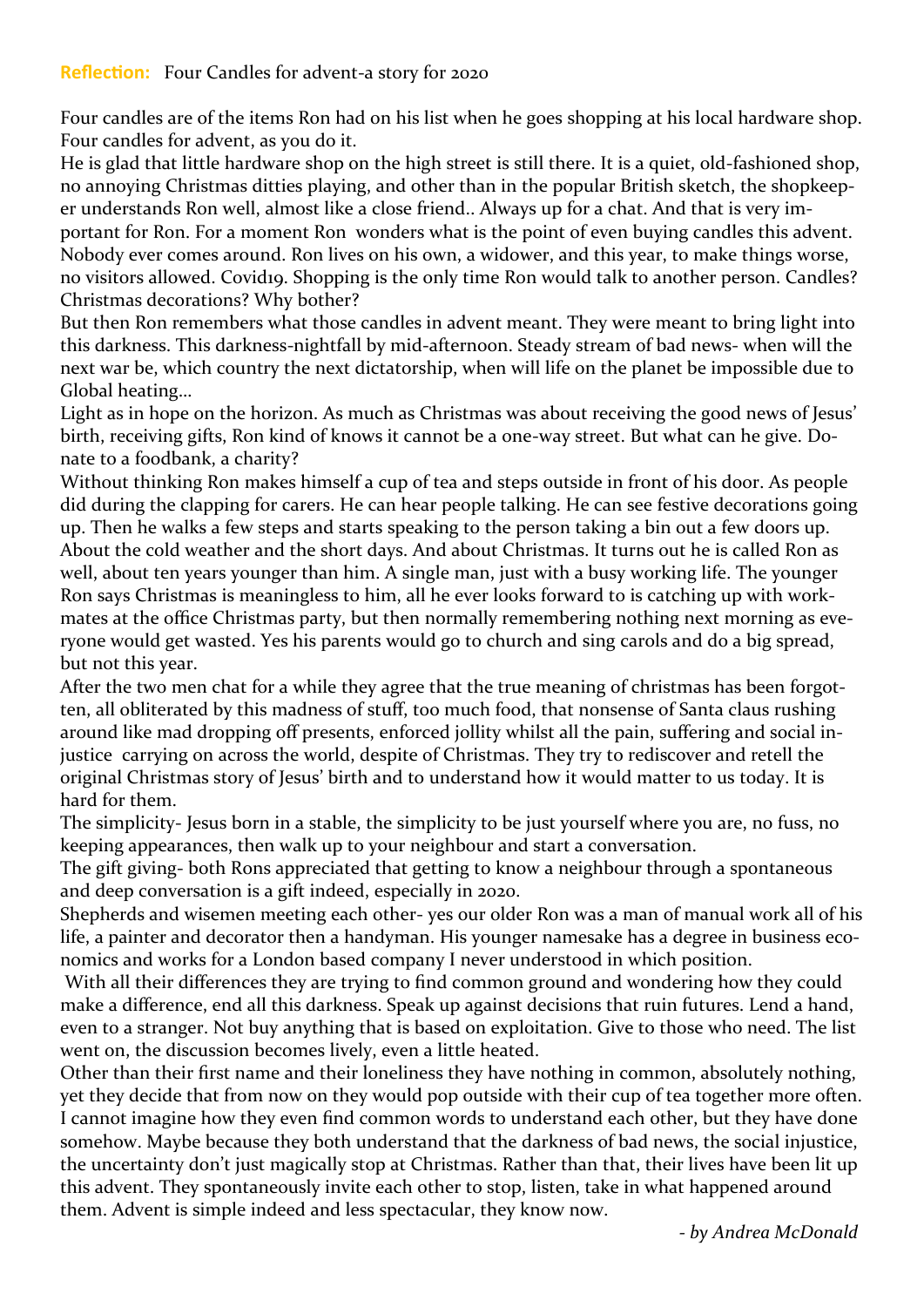## *Unto us a child is born, unto us a son is given, and his name shall be called the Prince of Peace. The peace of the Lord be always with you.*

## **This week's hymn:**

The first nowell the angel did say was to certain poor shepherds in fields as they lay; in fields where they lay keeping their sheep on a cold winter's night that was so deep.

> *Nowell, nowell, nowell, nowell, born is the King of Israel.*

They lookèd up and saw a star shining in the east beyond them far; and to the earth it gave great light, and so it continued both day and night.

And by the light of that same star three wise men came from country far; to seek for a king was their intent, and to follow the star wherever it went.

This star drew nigh to the north-west: o'er Bethlehem it took its rest; and there it did both stop and stay, right over the place where Jesus lay.

Then entered in those wise men three, full reverently upon their knee, and offered there, in his presence, their gold and myrrh and frankincense.

Then let us all with one accord sing praises to our heavenly Lord who hath made heaven and earth of nought, and with his blood mankind hath bought.

*May the peace and love of the Christchild touch your hearts and fill them with peace and hope, this Christmas and in 2021 Wishing you and your loved ones a*

*Happy Christmas*

#### *Please pray for:*

**Those with chronic or long-term illness:** Eric Dickerson, Rosemary, Jenny, Andrew Barfield, Kathy Steele, Andrew, Peggy, Natacha, Christine, Stephen, Samantha, Rex & Jill, Margaret Christian, Jean Dominy,

**Those undergoing treatment or currently ill:** Emily, Gloria Elmer, Helen Harlow, Leslie Bloomfield, Katie, Vincent Lightbody, Roger Dickerson, Vicky & Matt, Maureen Dobson, Dagmar, Lee Grigs

**All who are affected by the Coronavirus** in the UK and around the world: *For all who have lost their jobs due to Covid19; all who are despairing. For all who have lost their lives & livelihoods, the injured, the bereaved. For hospital and health care workers*

**For our government & MPs', and local councillors: for honesty in politics, for wisdom and justice for all. For refuges** across the world & diplomates and peace makers, working to end conflicts

**Those who have recently died, and their families mourning their loss:** Pearl Leggett, John Chapman RIP.

*Call this number* —> *for free*. It's a lovely way to worship from home!